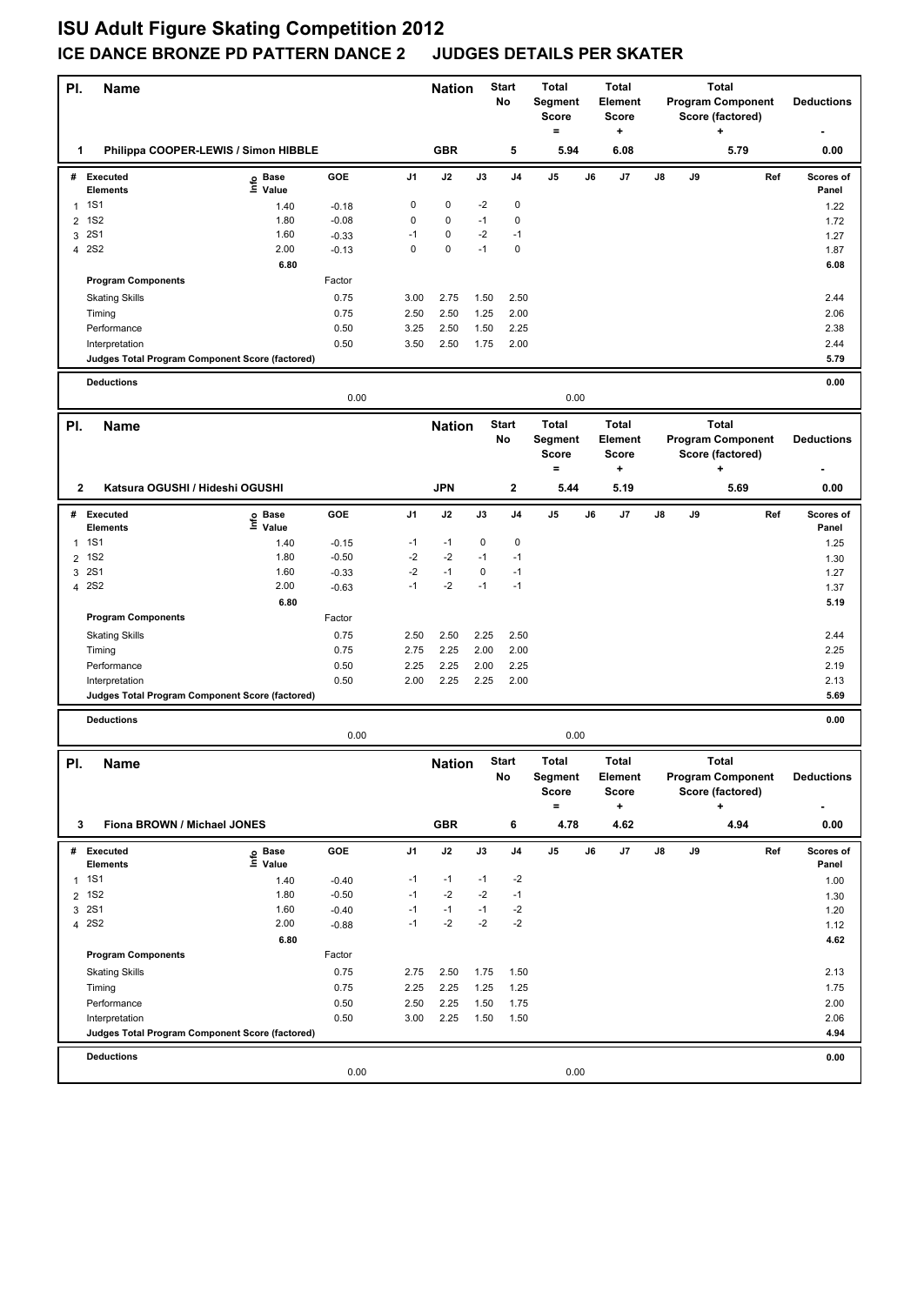## **ISU Adult Figure Skating Competition 2012 ICE DANCE BRONZE PD PATTERN DANCE 2 JUDGES DETAILS PER SKATER**

| PI.            | <b>Name</b>                                     |                              |         |                | <b>Nation</b> |      | <b>Start</b><br>No | <b>Total</b><br>Segment<br><b>Score</b><br>$\equiv$ | <b>Total</b><br>Element<br><b>Score</b><br>+ |                               |               |    | Total<br><b>Program Component</b><br>Score (factored)<br>$\ddot{}$ |     | <b>Deductions</b>  |
|----------------|-------------------------------------------------|------------------------------|---------|----------------|---------------|------|--------------------|-----------------------------------------------------|----------------------------------------------|-------------------------------|---------------|----|--------------------------------------------------------------------|-----|--------------------|
| 4              | Roosje LAMPE-CORDANG / Jan ADRIAANSEN           |                              |         |                | <b>NED</b>    |      | 7                  | 4.65                                                |                                              | 4.73                          |               |    | 4.57                                                               |     | 0.00               |
|                | # Executed<br><b>Elements</b>                   | e Base<br>⊑ Value            | GOE     | J <sub>1</sub> | J2            | J3   | J <sub>4</sub>     | J5                                                  | J6                                           | J7                            | $\mathsf{J}8$ | J9 |                                                                    | Ref | Scores of<br>Panel |
| $\mathbf{1}$   | <b>1S1</b>                                      | 1.40                         | $-0.43$ | $\pmb{0}$      | $-1$          | $-2$ | $-2$               |                                                     |                                              |                               |               |    |                                                                    |     | 0.97               |
| $\overline{2}$ | <b>1S2</b>                                      | 1.80                         | $-0.68$ | $-1$           | $-2$          | $-2$ | $-3$               |                                                     |                                              |                               |               |    |                                                                    |     | 1.12               |
| 3              | <b>2S1</b>                                      | 1.60                         | $-0.33$ | $\mathbf 0$    | $-1$          | $-2$ | $-1$               |                                                     |                                              |                               |               |    |                                                                    |     | 1.27               |
| $\overline{4}$ | <b>2S2</b>                                      | 2.00                         | $-0.63$ | $\mathbf 0$    | $-1$          | $-2$ | $-2$               |                                                     |                                              |                               |               |    |                                                                    |     | 1.37               |
|                |                                                 | 6.80                         |         |                |               |      |                    |                                                     |                                              |                               |               |    |                                                                    |     | 4.73               |
|                | <b>Program Components</b>                       |                              | Factor  |                |               |      |                    |                                                     |                                              |                               |               |    |                                                                    |     |                    |
|                | <b>Skating Skills</b>                           |                              | 0.75    | 2.50           | 2.25          | 1.25 | 1.50               |                                                     |                                              |                               |               |    |                                                                    |     | 1.88               |
|                | Timing                                          |                              | 0.75    | 2.25           | 2.00          | 1.00 | 1.25               |                                                     |                                              |                               |               |    |                                                                    |     | 1.63               |
|                | Performance                                     |                              | 0.50    | 2.75           | 2.25          | 1.25 | 1.50               |                                                     |                                              |                               |               |    |                                                                    |     | 1.94               |
|                | Interpretation                                  |                              | 0.50    | 3.00           | 2.00          | 1.50 | 1.25               |                                                     |                                              |                               |               |    |                                                                    |     | 1.94               |
|                | Judges Total Program Component Score (factored) |                              |         |                |               |      |                    |                                                     |                                              |                               |               |    |                                                                    |     | 4.57               |
|                | <b>Deductions</b>                               |                              | 0.00    |                |               |      |                    | 0.00                                                |                                              |                               |               |    |                                                                    |     | 0.00               |
| PI.            | Name                                            |                              |         |                | <b>Nation</b> |      | <b>Start</b>       | <b>Total</b>                                        |                                              | <b>Total</b>                  |               |    | <b>Total</b>                                                       |     |                    |
|                |                                                 |                              |         |                |               |      | No                 | Segment<br><b>Score</b><br>$\equiv$                 |                                              | Element<br>Score<br>+         |               |    | <b>Program Component</b><br>Score (factored)<br>÷                  |     | <b>Deductions</b>  |
| 5              | Alison PARKER / James WILKINS                   |                              |         |                | CAN           |      | 3                  | 4.39                                                |                                              | 4.34                          |               |    | 4.44                                                               |     | 0.00               |
|                |                                                 |                              |         |                |               |      |                    |                                                     |                                              |                               |               |    |                                                                    |     |                    |
|                | # Executed<br><b>Elements</b>                   | ၉ Base<br>$\ddot{\Xi}$ Value | GOE     | J <sub>1</sub> | J2            | J3   | J <sub>4</sub>     | J5                                                  | J6                                           | J7                            | J8            | J9 |                                                                    | Ref | Scores of<br>Panel |
| $\mathbf{1}$   | <b>1S1</b>                                      | 1.40                         | $-0.40$ | $-1$           | $-1$          | $-1$ | $-2$               |                                                     |                                              |                               |               |    |                                                                    |     | 1.00               |
| $\overline{2}$ | <b>1S2</b>                                      | 1.80                         | $-0.68$ | $-2$           | $-2$          | $-1$ | -3                 |                                                     |                                              |                               |               |    |                                                                    |     | 1.12               |
| 3              | <b>2S1</b>                                      | 1.60                         | $-0.50$ | $-1$           | $-2$          | $-1$ | $-2$               |                                                     |                                              |                               |               |    |                                                                    |     | 1.10               |
|                | 4 2S2                                           | 2.00                         | $-0.88$ | $-1$           | $-2$          | $-2$ | $-2$               |                                                     |                                              |                               |               |    |                                                                    |     | 1.12               |
|                |                                                 | 6.80                         |         |                |               |      |                    |                                                     |                                              |                               |               |    |                                                                    |     | 4.34               |
|                | <b>Program Components</b>                       |                              | Factor  |                |               |      |                    |                                                     |                                              |                               |               |    |                                                                    |     |                    |
|                | <b>Skating Skills</b>                           |                              | 0.75    | 2.25           | 2.50          | 1.75 | 1.25               |                                                     |                                              |                               |               |    |                                                                    |     | 1.94               |
|                | Timing                                          |                              | 0.75    | 1.75           | 2.00          | 1.25 | 1.00               |                                                     |                                              |                               |               |    |                                                                    |     | 1.50               |
|                | Performance                                     |                              | 0.50    | 2.00           | 2.00          | 1.75 | 1.50               |                                                     |                                              |                               |               |    |                                                                    |     | 1.81               |
|                | Interpretation                                  |                              | 0.50    | 2.50           | 2.25          | 1.50 | 1.25               |                                                     |                                              |                               |               |    |                                                                    |     | 1.88               |
|                | Judges Total Program Component Score (factored) |                              |         |                |               |      |                    |                                                     |                                              |                               |               |    |                                                                    |     | 4.44               |
|                | <b>Deductions</b>                               |                              | 0.00    |                |               |      |                    | 0.00                                                |                                              |                               |               |    |                                                                    |     | 0.00               |
|                |                                                 |                              |         |                |               |      | <b>Start</b>       | <b>Total</b>                                        |                                              | Total                         |               |    | <b>Total</b>                                                       |     |                    |
| PI.            | Name                                            |                              |         |                | <b>Nation</b> |      | No                 | Segment<br><b>Score</b><br>$\equiv$                 |                                              | Element<br>Score<br>$\ddot{}$ |               |    | <b>Program Component</b><br>Score (factored)<br>$\ddot{}$          |     | <b>Deductions</b>  |
| 6              | Katja KERSTEN / Detlef KERSTEN                  |                              |         |                | <b>GER</b>    |      | 4                  | 3.76                                                |                                              | 3.69                          |               |    | 3.83                                                               |     | 0.00               |
|                | # Executed                                      |                              | GOE     | J1             | J2            | J3   | J <sub>4</sub>     | J5                                                  | J6                                           | J7                            | J8            | J9 |                                                                    | Ref | Scores of          |
|                | <b>Elements</b>                                 | e Base<br>⊑ Value            |         |                |               |      |                    |                                                     |                                              |                               |               |    |                                                                    |     | Panel              |
| $\mathbf{1}$   | <b>1S1</b>                                      | 1.40                         | $-0.68$ | $-1$           | $-2$          | -3   | $-2$               |                                                     |                                              |                               |               |    |                                                                    |     | 0.72               |
|                | 2 1S2                                           | 1.80                         | $-0.68$ | $-2$           | $-1$          | $-2$ | $-3$               |                                                     |                                              |                               |               |    |                                                                    |     | 1.12               |
| 3              | <b>2S1</b>                                      | 1.60                         | $-0.50$ | $-1$           | $-1$          | $-2$ | $-2$               |                                                     |                                              |                               |               |    |                                                                    |     | 1.10               |
|                | 4 2 S 2                                         | 2.00                         | $-1.25$ | $-2$           | $-2$          | -3   | -3                 |                                                     |                                              |                               |               |    |                                                                    |     | 0.75               |
|                | <b>Program Components</b>                       | 6.80                         | Factor  |                |               |      |                    |                                                     |                                              |                               |               |    |                                                                    |     | 3.69               |
|                |                                                 |                              | 0.75    | 2.25           | 2.00          | 1.00 | 1.25               |                                                     |                                              |                               |               |    |                                                                    |     | 1.63               |
|                | <b>Skating Skills</b><br>Timing                 |                              | 0.75    | 2.00           | 2.00          | 0.75 | 0.75               |                                                     |                                              |                               |               |    |                                                                    |     | 1.38               |
|                | Performance                                     |                              | 0.50    | 2.50           | 2.00          | 1.25 | 1.00               |                                                     |                                              |                               |               |    |                                                                    |     | 1.69               |
|                | Interpretation                                  |                              | 0.50    | 1.75           | 2.00          | 1.00 | 1.00               |                                                     |                                              |                               |               |    |                                                                    |     | 1.44               |
|                | Judges Total Program Component Score (factored) |                              |         |                |               |      |                    |                                                     |                                              |                               |               |    |                                                                    |     | 3.83               |
|                | <b>Deductions</b>                               |                              |         |                |               |      |                    |                                                     |                                              |                               |               |    |                                                                    |     | 0.00               |
|                |                                                 |                              | 0.00    |                |               |      |                    | 0.00                                                |                                              |                               |               |    |                                                                    |     |                    |
|                |                                                 |                              |         |                |               |      |                    |                                                     |                                              |                               |               |    |                                                                    |     |                    |